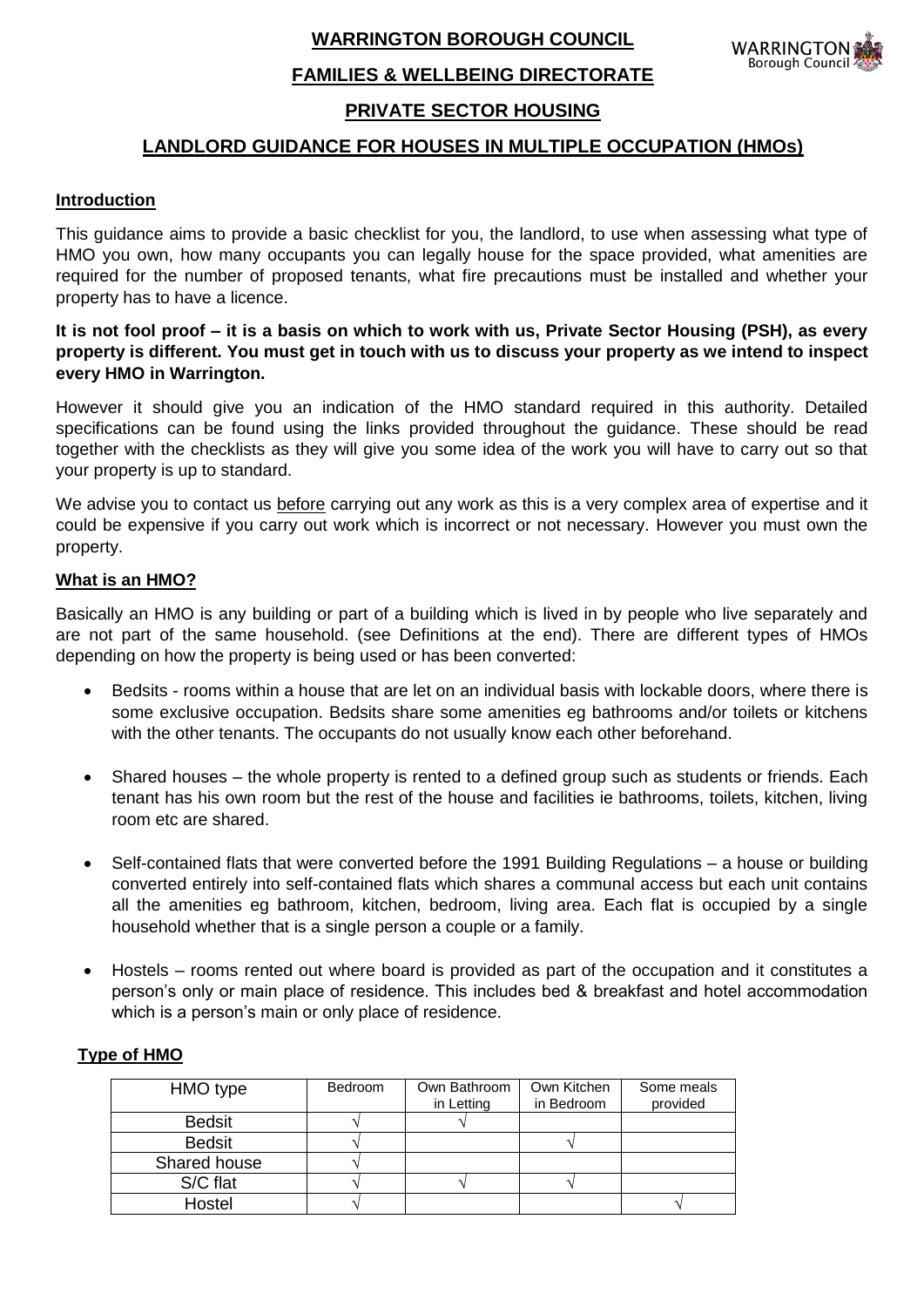NB Lodgings, where the owner lives in the same house and lets a room to one or two tenants is not an HMO.

## **Do I need a licence?**

If you operate a HMO with 5 or more people living in it, who live together as 2 or more households then it must be licensed. It is a legal requirement and carries severe penalties if you do not comply. There is another type of licensing known as Selective Licensing but this is not carried out in this authority at present.

### **Property type and occupation**

| 1-2 storeys | 3 or more<br>storeys | $1 - 4$ tenants | 5 or more<br>tenants | 2 or more<br>households | Licence<br>required            |
|-------------|----------------------|-----------------|----------------------|-------------------------|--------------------------------|
|             |                      |                 |                      |                         | No                             |
|             |                      |                 |                      |                         | Yes - after<br>October<br>2018 |
|             |                      |                 |                      |                         | No                             |
|             |                      |                 |                      |                         | Yes                            |

## **Room Sizes**

Nationally there are minimum room sizes that local authorities generally work towards and these are dependent on the number of people sharing a room and the purpose of the room e.g. bedroom, kitchen. However properties vary in size, construction and configuration locally and this is taken into consideration when assessing whether a house is suitable for the proposed number of tenants.

There is a defined way of measuring a room to determine its useable floor space. These rules are as follows:

- The ceiling height must be at least 1.525m above the floor. So, the floor beneath a sloping roof or ceiling cannot be included as useable space if the ceiling height is less than 1.525m
- The floor measurement must be measured to the back of the skirting board
- The floor area will include a bay projection or alcove even if it has been built in with wardrobes or other furniture.
- The area occupied by a chimney breast or stair bulkhead or other fixed projection into the room will not be included in the measurement.
- If the space behind the door is no wider than the door itself, it will not be included in the measurement e.g. if it forms a narrow corridor into the room. If the space is wide enough for an item of furniture and safe access into the room it is included as useable area.

## **Minimum room sizes for shared accommodation**

| Room is for sole use of occupier/s   | 1 person per unit | 2 persons sharing per unit as a |
|--------------------------------------|-------------------|---------------------------------|
|                                      |                   |                                 |
|                                      |                   | couple                          |
| <b>Bedroom</b>                       | 6.5 $m^2$         | 10.22 $m2$                      |
|                                      |                   |                                 |
|                                      |                   |                                 |
| Kitchen                              | 4m <sup>2</sup>   | 5m <sup>2</sup>                 |
|                                      |                   |                                 |
|                                      |                   |                                 |
| Combined kitchen/living room         | 11 <sup>2</sup>   | 15m <sup>2</sup>                |
|                                      |                   |                                 |
|                                      |                   |                                 |
| Combined bedroom/kitchen             | 11 <sup>2</sup>   | 15m <sup>2</sup>                |
|                                      |                   |                                 |
|                                      |                   |                                 |
| Combined bedroom/living room         | 10 <sup>m²</sup>  | 14m <sup>2</sup>                |
|                                      |                   |                                 |
|                                      |                   |                                 |
| Combined bedroom/living room/kitchen | 13m <sup>2</sup>  | 20.5m <sup>2</sup>              |
|                                      |                   |                                 |
|                                      |                   |                                 |

### **Minimum room sizes for other shared rooms**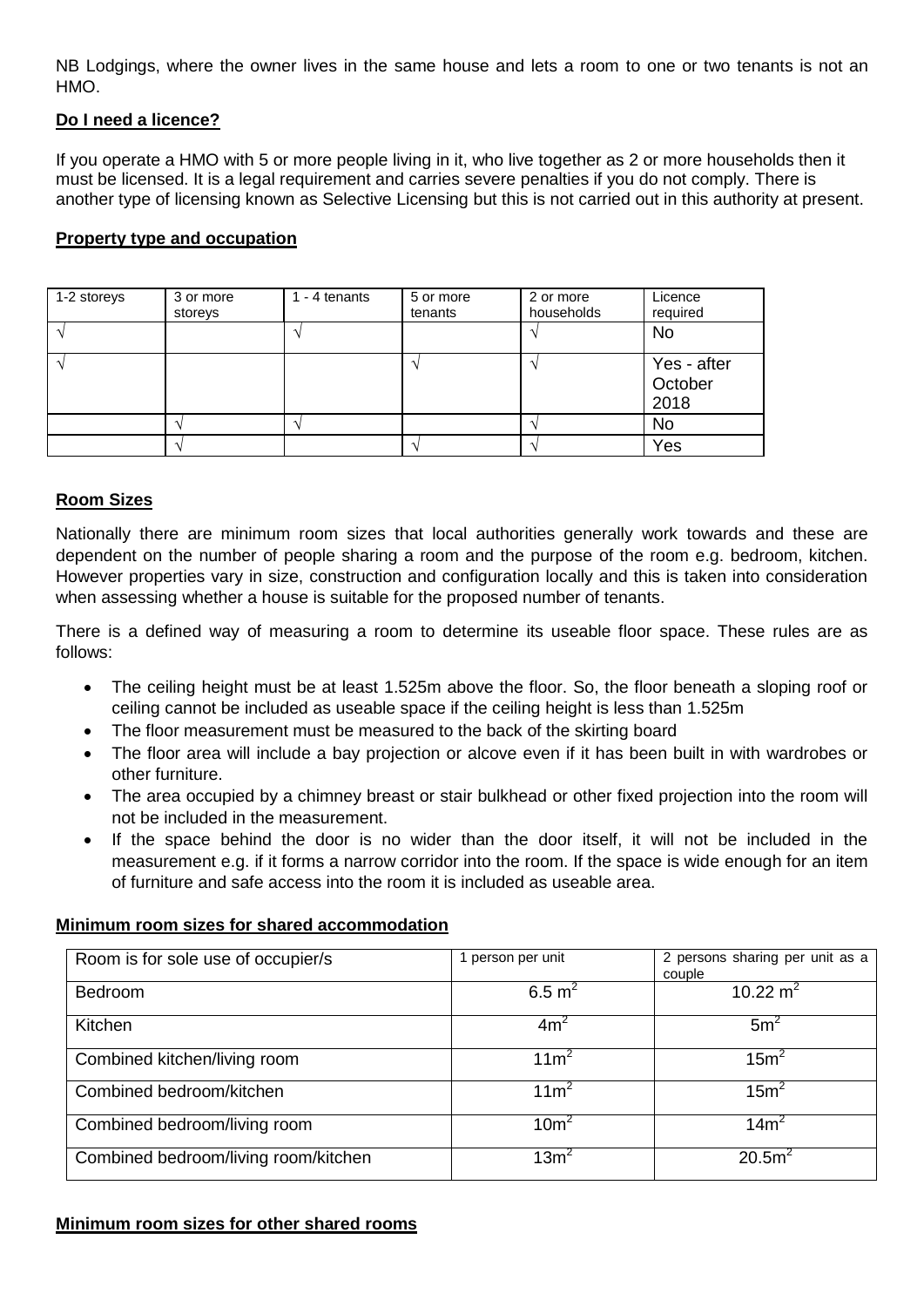|                                                          | Number of persons |                    |                    |                    |                    |                    |
|----------------------------------------------------------|-------------------|--------------------|--------------------|--------------------|--------------------|--------------------|
| Minimum sizes of other shared rooms                      | $2 - 3$           | 4                  | 5                  | $6 - 10$           | $11 - 15$          | $16+$              |
| Kitchen                                                  | 5m <sup>2</sup>   | 6m <sup>2</sup>    | 7m <sup>2</sup>    | 10m <sup>2</sup>   | 13.5m <sup>2</sup> | 16.5m <sup>2</sup> |
| Living or dining rooms separate from the<br>kitchen area | 8.5m <sup>2</sup> | $11m^2$            | 11m <sup>2</sup>   | 16.5m <sup>2</sup> | 21m <sup>2</sup>   | 24m <sup>2</sup>   |
| Combined kitchen/dining area                             | 10m <sup>2</sup>  | 11.5m <sup>2</sup> | 11.5m <sup>2</sup> | 19.5m <sup>2</sup> | 24m <sup>2</sup>   | $29m^2$            |

## **Bathroom/Personal Hygiene Amenities**

Bathroom and toilet facilities must be located in proper rooms or compartments. External toilets will not be acceptable under any circumstance.

All bath/shower rooms and separate toilets must:

- be big enough and of a suitable layout so that a tenant can use them safely
- have walls and floor finishes that are easy to keep clean with normal household cleaning products and the floor finish should be impervious and well fitted
- have a suitable lock on each door
- have solid doors or opaque glass so that they cannot be seen through. This also includes fanlights above doors
- have amenities, e.g. bath, shower, toilet, wash hand basin, that are suitable for the tenant's use and readily cleanable
- be adequately heated
- have adequate ventilation
- have adequate, suitable artificial lighting
- have all the facilities properly connected to the sewerage system
- have all the facilities supplied with hot and cold water as appropriate via suitable fittings

There are different standards of the number of amenities to be provided depending on the number of tenants sharing the accommodation. From the table below you should be able to work out the number and combinations of bathroom amenities you need in your property and for your number of tenants.

## **Table for number of amenities required depending on number of tenants**

|                   | AMENITY PROVISION IN RELATION TO NUMBER OF PERSONS |                                                           |  |
|-------------------|----------------------------------------------------|-----------------------------------------------------------|--|
| 1-4 Persons       | At least:                                          |                                                           |  |
|                   |                                                    | 1 bathroom & 1 WC                                         |  |
|                   |                                                    | (bathroom & WC may be combined)                           |  |
| 5 Persons         | At least:                                          |                                                           |  |
|                   |                                                    | 1 bathroom AND                                            |  |
|                   |                                                    | 1 separate WC with WHB                                    |  |
|                   |                                                    | $(2^{nd}$ WC can be contained within a $2^{nd}$ bathroom) |  |
| 6-10 persons      | At least:                                          |                                                           |  |
|                   |                                                    | 2 bathrooms AND                                           |  |
|                   |                                                    | 2 separate WC with WHB                                    |  |
|                   |                                                    | (1 WC can be contained within a bathroom)                 |  |
| $11 - 15$ Persons | At least:                                          |                                                           |  |
|                   |                                                    | 3 Bathrooms AND                                           |  |
|                   |                                                    | 3 separate WC with WHB                                    |  |
|                   |                                                    | (2 of the WHB can be contained within 2 bathrooms)        |  |

If a bathroom is for the exclusive use of a tenant it must contain all the amenities i.e. bath or shower, toilet and wash hand basin (whb).

Every unit e.g. bedsit or room must be within 1 floor of a toilet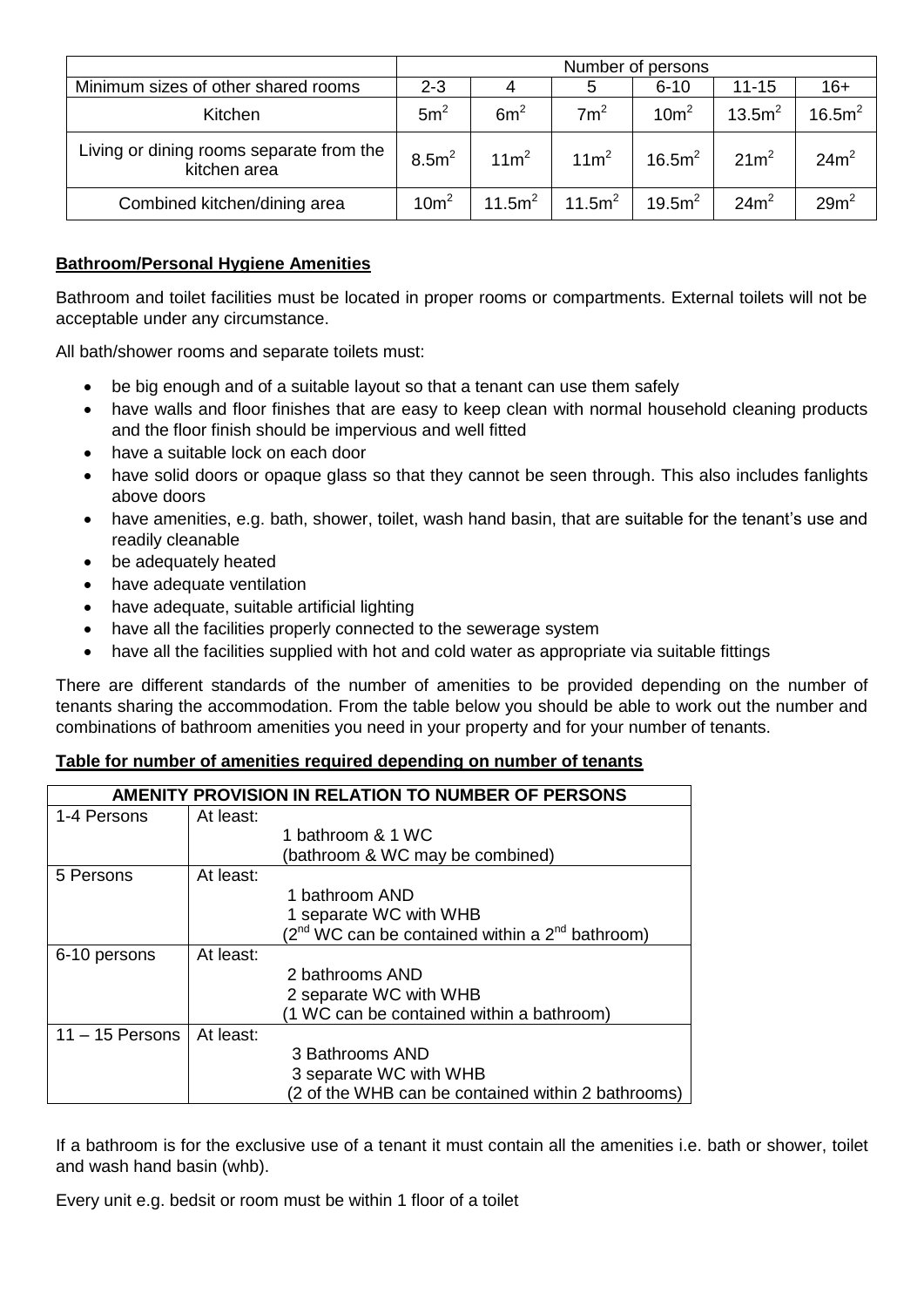## **Kitchen Facilities**

A kitchen must be safe to use, easy to keep clean and of the right size for the number of tenants. The facilities and equipment must be fit for purpose. You must provide adequate means for storage and disposal of refuse. This means making sure your tenants are aware of the Council's recycling programme, the timetable for the collection of different types of refuse and the appropriate bins etc. Further information can be found on the Council's website and new/replacement bins can be ordered by telephoning the Contact Centre on 01925 443322.

Below is a table which will help you to calculate the number of facilities you must provide for your number of tenants. It is only a guide because the layout of the kitchen will impact on how safe it is to use and it may be necessary to have a greater floor space.

| Appliance/equipment | Information/minimum requirements                                                                                                                                                |
|---------------------|---------------------------------------------------------------------------------------------------------------------------------------------------------------------------------|
| Sinks               | one per five occupiers (a dishwasher will be acceptable as a<br>second sink).<br>appropriate splash back.<br>provide constant hot and cold water.<br>suitable draining area.    |
| Cookers             | four ring hob.<br>$\bullet$<br>oven and a grill per five occupiers (a 27 litre microwave with<br>oven and grill will be acceptable as a second cooker).                         |
| Worktop             | smooth impervious work surface.<br>minimum size of 500mm x 1000mm per five occupants.                                                                                           |
| Storage             | $0.3m3$ dry goods storage cupboard other than a sink base<br>$\bullet$<br>unit per occupier either in each occupants room or in a<br>shared kitchen.                            |
| Refrigerators       | two worktop height refrigerators with freezer compartment<br>٠<br>(or one worktop height fridge and one worktop height<br>freezer) per five occupants.                          |
| Ventilation         | mechanical ventilation to the outside air at a minimum<br>extraction rate of 60 litres/second or 30 litres/second if the<br>fan is sited within 300mm of the centre of the hob. |

If you provide any meals at your property you must contact Environmental Health's Food Safety team as the premises must be registered as a commercial food premise. The team will help you to comply with food hygiene law. If you do not provide all the meals then you must provide a separate kitchen/s to the appropriate standard outlined above.

## **Space Heating and Insulation**

Inadequate heating and poor insulation often result in a category 1 hazard for excess cold under the Housing Act 2004. If your tenants make a complaint to us and a category 1 hazard is found then we have a duty to act so it is better to remedy this problem at the start.

The heating system must be:

- a fixed installation which all the tenants can access and control
- safe
- properly and professionally installed
- capable of heating all parts of the building where your tenants usually reside and/or individual rooms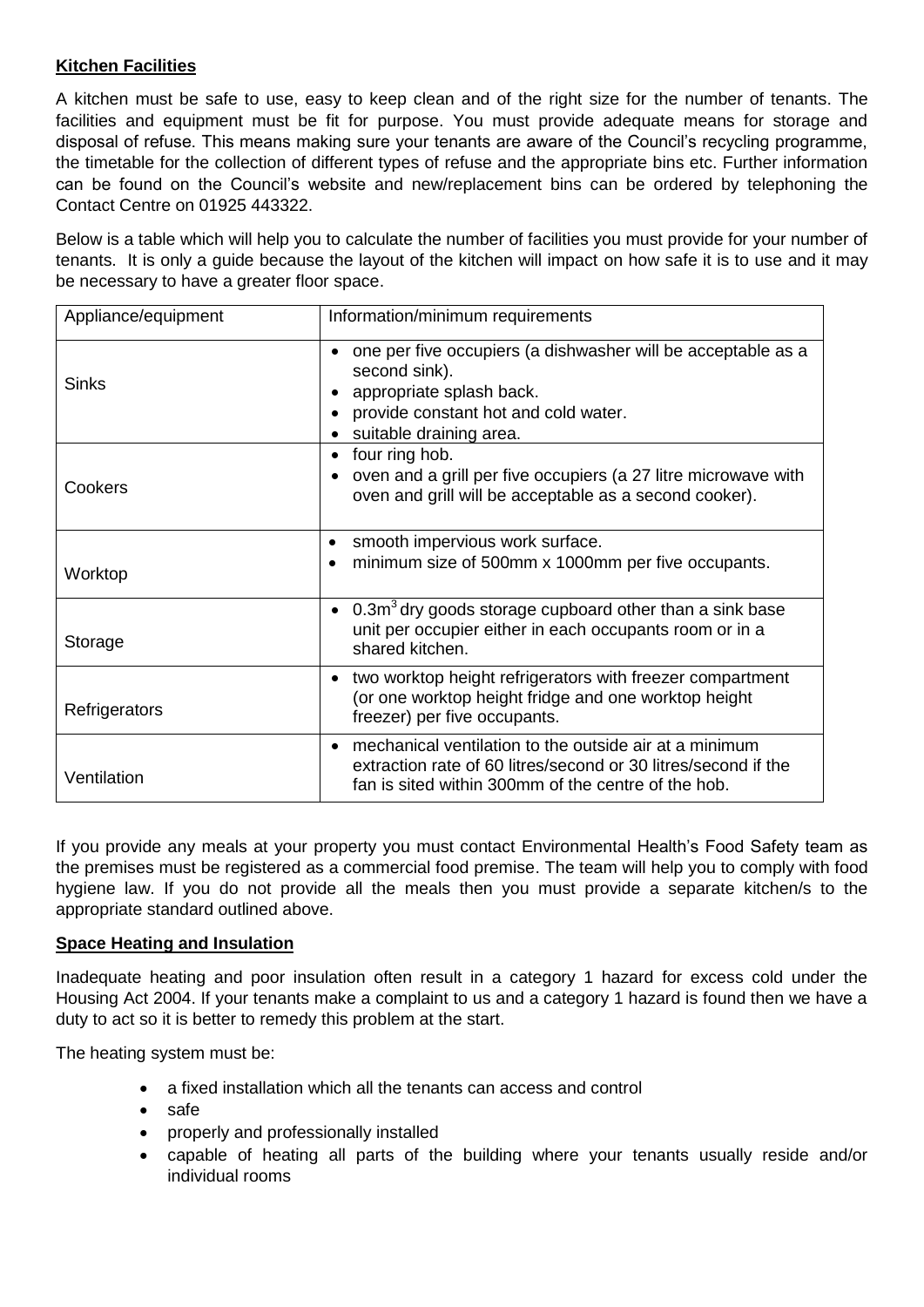Acceptable forms of heating are:

- gas, oil or solid fuel fired programmable central heating systems with radiators fitted with thermostatic valves. Room thermostats should be fitted where appropriate
- thermostatically controlled and programmable fixed electric panels
- fixed slim line programmable electric storage heaters.

Liquid Petroleum Gas (LPG) and paraffin heaters are not acceptable under any circumstances whether provided by yourself or your tenant. The prohibition of this type of heater can be included in your tenancy agreement.

When deciding what type of heating system should be provided you should consider what will be the most energy efficient as this will increase the SAP rating for your house and therefore make it more attractive to prospective tenants. **It will also mean that your tenants will be more likely to afford to heat the house and therefore there will probably be fewer problems of mould and condensation.**

## **Fire Safety Precautions**

This is probably the most complex and, potentially, most expensive area of compliance when considering an HMO. This authority has adopted the [Lacors Fire Safety Guide.](https://www.rla.org.uk/landlord/guides/housing_act/lacors_fire_safety.shtml) Please contact an officer from Private Sector Housing to discuss the most appropriate scheme for your property including details and specifications for work such as fire doors, fire alarm systems, 30 minute fire resistance to walls and ceiling construction. The following tables may help you to determine what work will be required depending on your property type but please call to discuss as every property is different.

|                                                   | $1 - 2$ Storeys                                                                                           | $3 +$ storeys                                                                                                                               |
|---------------------------------------------------|-----------------------------------------------------------------------------------------------------------|---------------------------------------------------------------------------------------------------------------------------------------------|
| Automatic Fire Detection<br>System                | Grade D LD3 BS5839 Part 6:2004                                                                            | Grade D LD3 BS5839 Part 6: 2004                                                                                                             |
| Protected escape route                            | traditional<br>Sound.<br>construction.<br>Should not pass through risk rooms.                             | 30<br>fire<br>minute<br>resisting<br>construction including<br>cellar<br>to<br>ceiling, stair spandrel, under stairs<br>ceiling etc.        |
| Internal doors                                    | Sound, well-constructed, close fitting<br>conventional doors & frames (not egg<br>box type)               | FD30 doors to all risk rooms-<br>bedrooms, living & dining rooms,<br>kitchens & compartments such as<br>electric/gas meter boiler cupboards |
| External doors including<br>secondary porch doors | Capable of being opened from inside<br>without a key or code. Thumb lock<br>equivalent to 5 lever mortice | Capable of being opened from<br>inside without a key or code.<br>Thumb lock equivalent to 5 lever<br>mortice                                |
| <b>Escape Windows</b>                             | Acceptable if room less than 4.5m<br>above ground level                                                   | Acceptable if room less than 4.5m<br>above ground level                                                                                     |
| <b>Fire Extinguishers</b>                         | Multi-purpose BS EN3-7 in hall and<br>on first floor landing                                              | Multi-purpose BS EN3-7 in hall and<br>on each landing                                                                                       |
| <b>Fire Blanket</b>                               | BS6575 or equivalent in kitchen                                                                           | BS6575 or equivalent in kitchen                                                                                                             |
| <b>Emergency lighting</b>                         | Not required                                                                                              | Required if escape route is long &<br>complex or no borrowed light.                                                                         |
| Signage                                           | Not required                                                                                              | Required on fire doors                                                                                                                      |

### **Property Type: Shared House**

# **Property Type: Bedsits**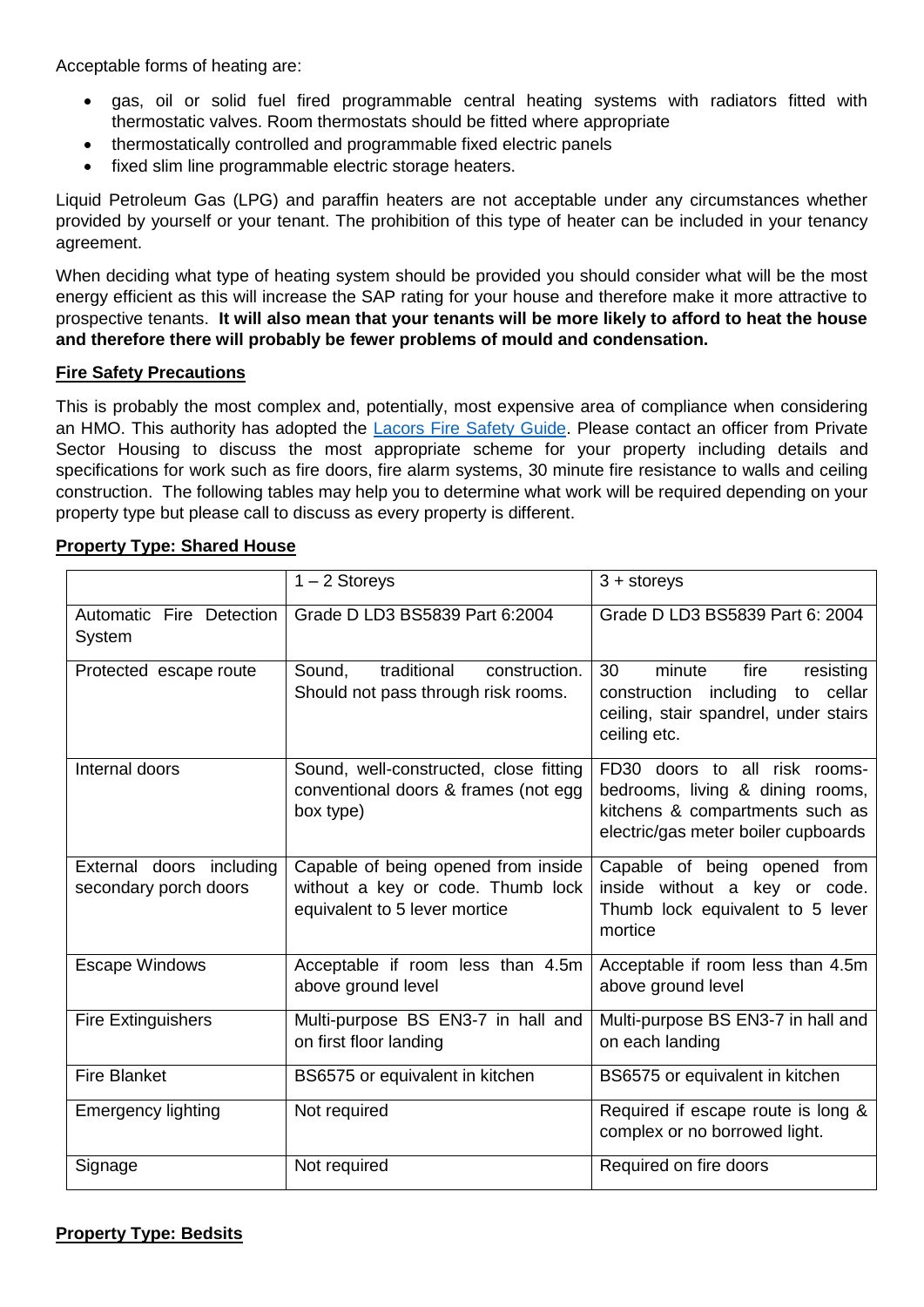|                                                         | 1-2 storeys                                                                                                                                                              | $3 +$ storeys                                                                                                                                                                      |
|---------------------------------------------------------|--------------------------------------------------------------------------------------------------------------------------------------------------------------------------|------------------------------------------------------------------------------------------------------------------------------------------------------------------------------------|
| Automatic<br>Fire<br>Detection<br>System                | Mixed system Grade D, LD2<br>BS5839 Part 6:2004                                                                                                                          | Mixed<br>system Grade<br>A,LD <sub>2</sub><br>system BS5839 Part 6:2004                                                                                                            |
| Protected escape route                                  | 30<br>minute<br>fire<br>resisting<br>construction<br>including<br>stair<br>spandrel, under stairs ceiling etc.<br>Escape route should<br>not<br>be<br>through risk rooms | 30<br>minute<br>fire<br>resisting<br>construction<br>including<br>cellar<br>ceiling, stair spandrel, under stairs<br>ceiling etc. Escape route should<br>not be through risk rooms |
| Internal Doors                                          | FD30s to be fitted to all bedsit<br>doorways alighting onto escape<br>route. Any lock provided must be<br>able to be opened without a key<br>or code.                    | FD30s to be fitted to all bedsit<br>doorways alighting onto escape<br>route. Any lock provided must be<br>able to be opened without a key<br>or code.                              |
| External<br>doors<br>including<br>secondary porch doors | Capable of being opened from<br>inside without a key or code.<br>Thumb lock equivalent to 5 lever<br>mortice                                                             | Capable of being opened from<br>inside without a key or code.<br>Thumb lock equivalent to 5 lever<br>mortice                                                                       |
| Escape windows                                          | Acceptable if room less than 4.5m<br>above ground level                                                                                                                  | Acceptable if room less than 4.5m<br>above ground level                                                                                                                            |
| <b>Fire Extinguishers</b>                               | Multi-purpose BS EN3-7 in hall<br>and on first floor landing                                                                                                             | Multi-purpose BS EN3-7 in hall<br>and on each landing                                                                                                                              |
| <b>Fire Blankets</b>                                    | BS6575 or equivalent in every<br>kitchen in a bedsit or shared<br>kitchen                                                                                                | BS6575 or equivalent in every<br>kitchen in a bedsit or shared<br>kitchen                                                                                                          |
| <b>Emergency Lighting</b>                               | Conventional<br>artificial<br>lighting<br>effective<br>unless<br>there<br>is<br>no<br>borrowed light                                                                     | artificial<br>Conventional<br>lighting<br>unless there<br>effective<br>is<br>no<br>borrowed light                                                                                  |
| Signage                                                 | Required                                                                                                                                                                 | Required                                                                                                                                                                           |

### **Certificates and Inspection Reports**

As a landlord you are legally responsible for the safety of services, appliances and furnishings (if provided) and so must provide the following reports and certificates:

- Landlord Gas Safety Certificate every year
- Electrical Periodic Inspection report every 5 years
- Fire Detection and Alarm System Certificate (in accordance with BS5839) every year.
- Portable Appliance Test Certificate regular checks should be made of all electrical appliances supplied by the landlord and certainly at the start of a new tenancy.
- All furniture and furnishings supplied by the landlord must comply with the Furniture and Furnishings (Fire) (Safety) Regulations 1988 (as amended in 1989 and1993). This applies to both new and second-hand furniture.
- Energy Performance Certificate valid for 10 years from the date of issue. First certificate only required when there is a change of tenancy.

### **Student Accommodation**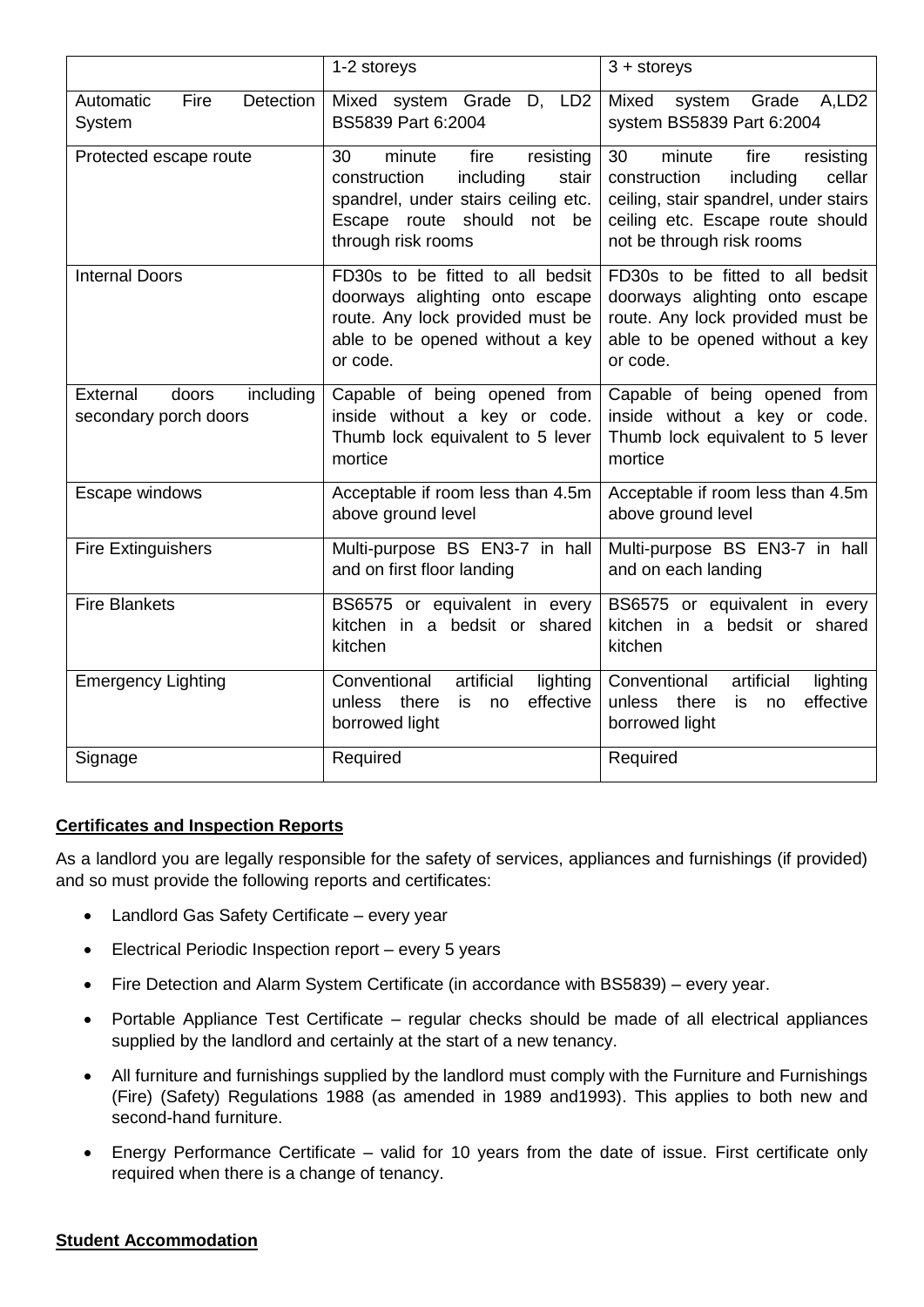If you are letting or intend to let to students at the University of Chester, the Accommodation office will only allow you to advertise your property if you are a member of the Cheshire Landlord Accreditation Scheme (CLAS) and your property has been awarded the Student Stamp. These are in addition to the above and details of these schemes can be found by following this link [Landlord Accreditation](http://www.warrington.gov.uk/info/200637/information_for_landlords/1558/landlord_accreditation) 

# **Definitions**

| Shared use                      | Where one or more basic amenities (personal washing, toilet or kitchen) are shared by<br>two or more households.                                                                                                                                                                                                                                                                                                                                                                                                                                                                                                                                                                                                                                                                                                                     |
|---------------------------------|--------------------------------------------------------------------------------------------------------------------------------------------------------------------------------------------------------------------------------------------------------------------------------------------------------------------------------------------------------------------------------------------------------------------------------------------------------------------------------------------------------------------------------------------------------------------------------------------------------------------------------------------------------------------------------------------------------------------------------------------------------------------------------------------------------------------------------------|
| Shared house                    | A HMO where the whole property has been rented out by an identifiable group of<br>sharers such as students, work colleagues or friends as joint tenants. Each occupant<br>normally has their own bedroom but they share the kitchen, dining facilities, bathroom,<br>WC, living room and all other parts of the house. All the tenants will have exclusive<br>legal possession and control of all parts of the house, including all the bedrooms.<br>There is normally a significant degree of social interaction between the occupants and<br>they will, in the main, have rented out the house as one group. In summary, the group<br>will possess many of the characteristics of a single family household, although the<br>property is still technically an HMO as the occupants are not all related.                            |
| Exclusive use                   | Where a basic amenity is provided for the use of a single household.                                                                                                                                                                                                                                                                                                                                                                                                                                                                                                                                                                                                                                                                                                                                                                 |
| Single<br>household             | Person(s) of the same family or who form a relationship.                                                                                                                                                                                                                                                                                                                                                                                                                                                                                                                                                                                                                                                                                                                                                                             |
| Family member                   | Includes husband, wife, partner, child, step child, step parent, grandchild,<br>grandparent, brother, sister, half-brother, half-sister, aunt, uncle, niece, cousin, foster<br>child.                                                                                                                                                                                                                                                                                                                                                                                                                                                                                                                                                                                                                                                |
| Unit of living<br>accommodation | A part of the HMO occupied by a single household. This includes bedrooms in shared<br>houses or flats, bed-sitting rooms, self contained flats (all basic amenities are provided<br>for exclusive use of that household).                                                                                                                                                                                                                                                                                                                                                                                                                                                                                                                                                                                                            |
| Hostel                          | Where board is provided as part of the occupation and it constitutes a person's only or<br>main place of residence. Hostels include bed and breakfast and hotel accommodation<br>used by persons as their only and main residence.                                                                                                                                                                                                                                                                                                                                                                                                                                                                                                                                                                                                   |
| Storey                          | All habitable floors and basements, attic rooms and mezzanine floors.                                                                                                                                                                                                                                                                                                                                                                                                                                                                                                                                                                                                                                                                                                                                                                |
| <b>BS 5839 Part 6</b>           | Originally published in 1995 was updated in 2002 with changes effective from<br>September 2004. Before the change of the definition of a HMO this Code of<br>practice/British Standards were often quoted for adherence by landlords in their rented<br>accommodation of small HMOs, small shared houses, care homes etc in respect of<br>fire safety. It details the different grades of system and the extent of coverage required<br>for different types of property. It recommends an appropriate system based on the risk<br>to the occupants. The grade depends on the complexity of the system required. There<br>are 6 grades, A-F, but A-D are the most relevant. Due to their complexity grades<br>A,B & C have been omitted for this basic guide. Please call Private Sector<br>Housing for more information if required. |
| BS 5839 Part 1                  | This refers to a commercial type alarm system with indicating and control equipment<br>(i.e. alarm panel in the hallway) and actuation/ break glass points and remote<br>sounders                                                                                                                                                                                                                                                                                                                                                                                                                                                                                                                                                                                                                                                    |
| Grade D                         | This is an interlinked system of one or more mains powered smoke or heat alarms<br>each with an integral battery back-up, recommended minimum 72 hours duration.<br>They can be hard wired or radio linked and are designed to operate if the main power<br>supply fails, including if it is disconnected for non-payment. It should be connected<br>directly to the fuse box or from the nearest permanently powered light fitting as long<br>as the alarm heads can be removed without removing the alarm base. There is no                                                                                                                                                                                                                                                                                                        |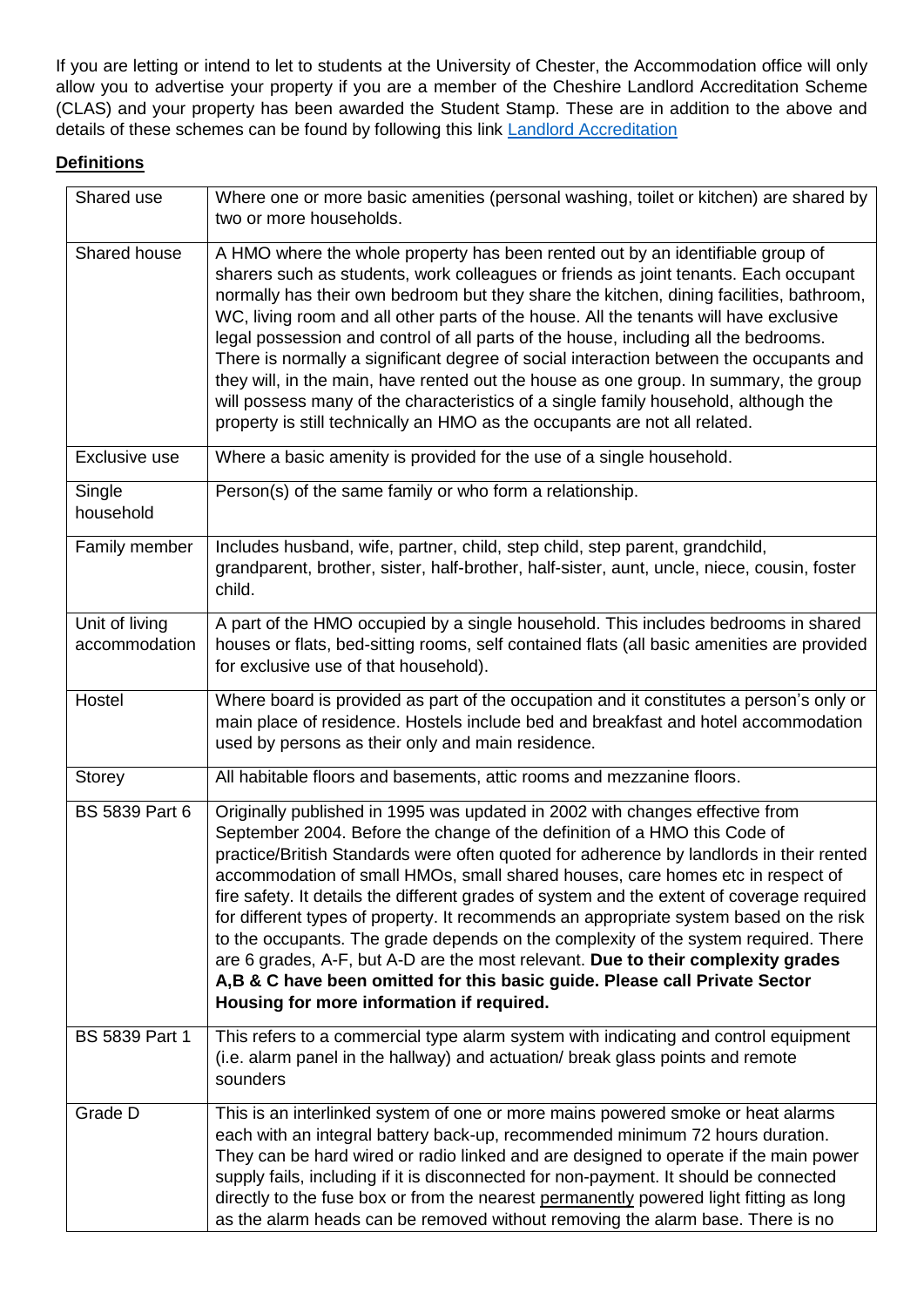|                              | control panel.                                                                                                                                                                                                                                                                                                                                                                          |
|------------------------------|-----------------------------------------------------------------------------------------------------------------------------------------------------------------------------------------------------------------------------------------------------------------------------------------------------------------------------------------------------------------------------------------|
|                              | Grade D is required for new, owner occupied buildings up to 3 storeys, 2 storey rented<br>properties, & existing owner occupied buildings of more than 2 storeys. Very large<br>storeys may need a Grade B system.                                                                                                                                                                      |
| Grade E                      | This is an interlinked system of one or more mains powered smoke/heat alarms with<br>no battery back-up so it will not operate if the power is disconnected or interrupted. It<br>must be wired to a dedicated circuit at the property's main distribution board.<br>Detectors can be hard wired or radio linked. Due to its lack of battery back-up this<br>system is not as reliable. |
| Grade F                      | This is a system of one or more battery powered smoke alarms. Landlords have been<br>found liable where their tenants have disabled the alarms so it is only suitable for<br>owner occupied properties not for HMOs.                                                                                                                                                                    |
| $L$ & $D$                    | $L$ – means a system that protects life<br>$D$ – means dwelling                                                                                                                                                                                                                                                                                                                         |
| Type LD1                     | This system provides detection throughout the property including roof spaces & voids<br>with a depth > 800mm. It includes all rooms including risk rooms and all<br>escape/circulation routes. Highest degree of warning therefore suitable for residential<br>care homes.                                                                                                              |
| Type LD2                     | This system provides detection in escape routes, rooms exiting onto those routes and<br>risk rooms eg kitchens, bedrooms, stores, cellars. Suitable for medium sized<br>properties max 10 residents.                                                                                                                                                                                    |
| Type LD3                     | This system provides detection in all escape routes and all rooms exiting onto an<br>escape route. The aim is to provide early warning to the occupants so that they can<br>exit before the escape routes become impassable.                                                                                                                                                            |
| Type LD4                     | This system provides detection in the escape routes and circulation only so is not<br>considered suitable for HMOs.                                                                                                                                                                                                                                                                     |
| <b>Mixed Grade</b><br>System | Most fire alarm systems are a combination of a Grade and an LD type and is called a<br>Mixed Grade System. The Grade dictates the type of detection ie type of detectors,<br>whether interlinked, battery back-up, with control panel etc and the LD category<br>dictates the coverage, where they should be sited.                                                                     |

## **Landlord's Checklist**

Using the tables provided in this guidance you can complete the following checklist before contacting Private Sector Housing for advice. It will help you to assess:

- The type of HMO you currently have or wish to provide
- Whether it must be licensed
- How many tenants you can accommodate
- How many amenities you must provide
- What standard of fire detection and protection are required
- How much work is involved to meet these standards
- What reports and certificates are necessary
- Do you need to apply to CLAS or for the Student Stamp?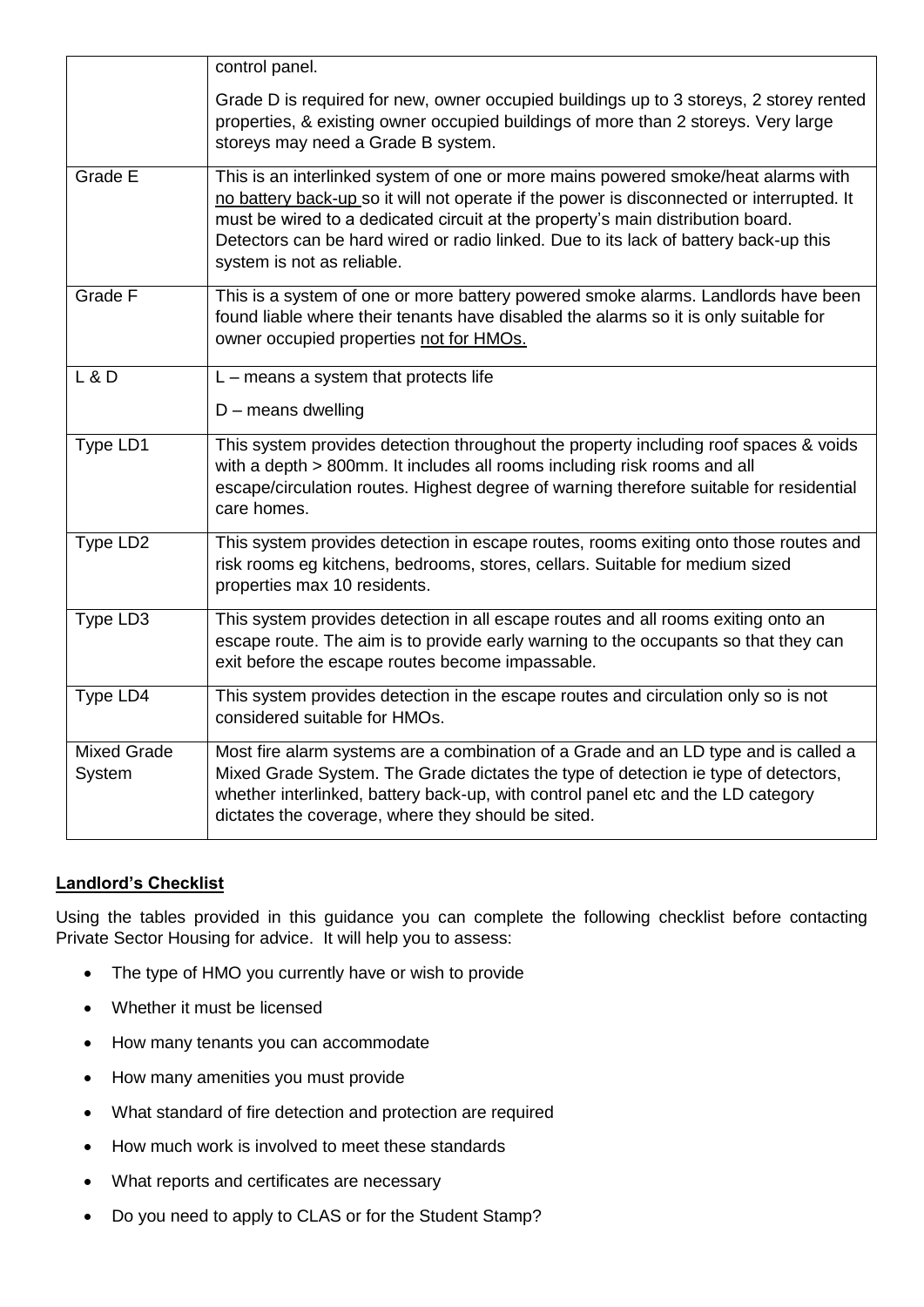**As previously mentioned this is only a guide but it is a basis for discussing your plans with a Private Sector Housing Officer.** 

| <b>HMO Checklist</b>                                                | <b>Property Address:</b> |
|---------------------------------------------------------------------|--------------------------|
| Number of storeys (including cellar)                                |                          |
| Number of occupants & households                                    |                          |
| Type of HMO                                                         |                          |
| Licence required                                                    |                          |
| Room type and size                                                  |                          |
| Kitchen                                                             |                          |
| Living Room                                                         |                          |
| Dining room                                                         |                          |
| Bedroom                                                             |                          |
| Bedroom                                                             |                          |
| Bedroom                                                             |                          |
| Bedroom                                                             |                          |
| Bedroom                                                             |                          |
|                                                                     |                          |
|                                                                     |                          |
| Number of bathrooms required                                        |                          |
| Number of separate toilets required                                 |                          |
| Size of kitchen required (minimum)                                  |                          |
| Number of kitchen sinks required                                    |                          |
| Number<br>of cookers or equivalent<br>required                      |                          |
| Length of worktop required                                          |                          |
| Number of storage cupboards required<br>excluding base unit to sink |                          |
| Number of refrigerators required                                    |                          |
| ventilation<br>of<br>mechanical<br><b>Type</b><br>provided          |                          |
| <b>Fire Safety</b>                                                  |                          |
| Type of Fire Detection System                                       |                          |
| Protected escape route                                              |                          |
| Internal doors                                                      |                          |
| <b>External doors</b>                                               |                          |